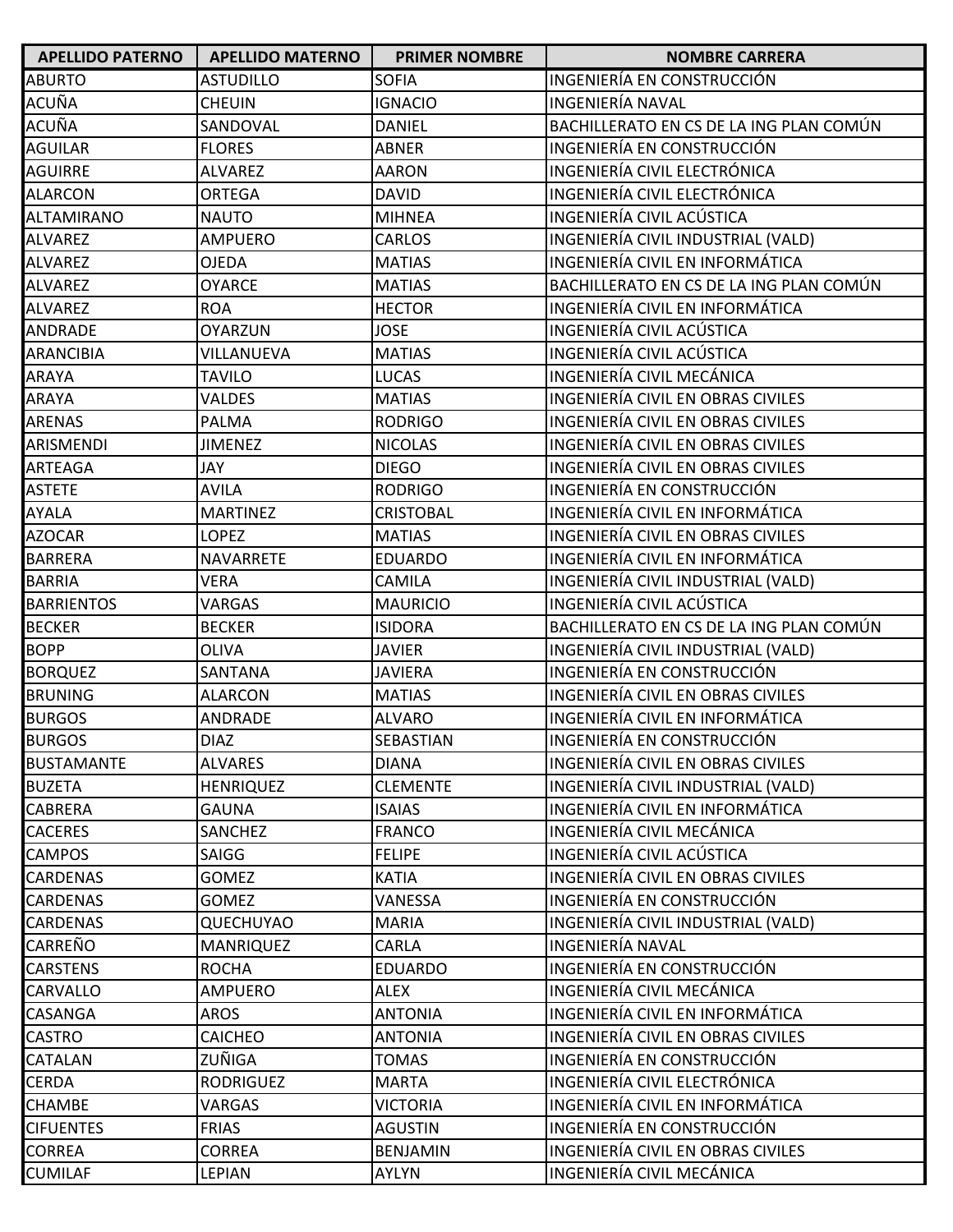| <b>APELLIDO PATERNO</b> | <b>APELLIDO MATERNO</b> | <b>PRIMER NOMBRE</b> | <b>NOMBRE CARRERA</b>                   |
|-------------------------|-------------------------|----------------------|-----------------------------------------|
| DE LA CUADRA            | <b>DAUELSBERG</b>       | <b>MARTIN</b>        | INGENIERÍA CIVIL ACÚSTICA               |
| <b>DELGADO</b>          | <b>DIAZ</b>             | <b>LUIS</b>          | INGENIERÍA NAVAL                        |
| <b>DELGADO</b>          | <b>PARRA</b>            | <b>FRANCISCO</b>     | INGENIERÍA CIVIL INDUSTRIAL (VALD)      |
| <b>DURAN</b>            | <b>VILCHES</b>          | <b>IVAN</b>          | INGENIERÍA CIVIL EN INFORMÁTICA         |
| <b>EGUILUZ</b>          | ARAYA                   | <b>NICOLAS</b>       | INGENIERÍA NAVAL                        |
| <b>ESCOBAR</b>          | <b>CASTRO</b>           | <b>FELIPE</b>        | INGENIERÍA CIVIL EN INFORMÁTICA         |
| <b>ESCOBAR</b>          | CRUZ                    | <b>CATALINA</b>      | INGENIERÍA CIVIL INDUSTRIAL (VALD)      |
| <b>ESPINOZA</b>         | <b>HUEMUR</b>           | <b>ANDRES</b>        | INGENIERÍA CIVIL INDUSTRIAL (VALD)      |
| <b>ESPINOZA</b>         | SOTO                    | <b>CHRISTOPHER</b>   | INGENIERÍA CIVIL MECÁNICA               |
| <b>FARIAS</b>           | CASTILLO                | <b>CATALINA</b>      | INGENIERÍA CIVIL EN OBRAS CIVILES       |
| <b>FARIAS</b>           | <b>PINCHEIRA</b>        | <b>BASTIAN</b>       | INGENIERÍA CIVIL MECÁNICA               |
| <b>FERNANDEZ</b>        | <b>OJEDA</b>            | <b>SOFIA</b>         | INGENIERÍA CIVIL INDUSTRIAL (VALD)      |
| <b>FIGUEROA</b>         | <b>ANTIAS</b>           | CONSTANZA            | INGENIERÍA CIVIL INDUSTRIAL (VALD)      |
| <b>FIGUEROA</b>         | <b>PAREDES</b>          | <b>NICOLAS</b>       | INGENIERÍA EN CONSTRUCCIÓN              |
| <b>FIGUEROA</b>         | <b>SILVA</b>            | <b>FRANCISCO</b>     | INGENIERÍA CIVIL EN OBRAS CIVILES       |
| <b>GALLEGOS</b>         | <b>ALMONACID</b>        | <b>ANDRES</b>        | INGENIERÍA CIVIL EN OBRAS CIVILES       |
| <b>GALLEGOS</b>         | <b>CARTES</b>           | LUCIANO              | <b>INGENIERÍA NAVAL</b>                 |
| <b>GAMBOA</b>           | LEIVA                   | <b>VICTOR</b>        | INGENIERÍA CIVIL EN INFORMÁTICA         |
| <b>GARRIDO</b>          | <b>AROS</b>             | <b>MATIAS</b>        | BACHILLERATO EN CS DE LA ING PLAN COMÚN |
| <b>GATICA</b>           | <b>MEZA</b>             | <b>RODRIGO</b>       | INGENIERÍA EN CONSTRUCCIÓN              |
| <b>GENARO</b>           | VALLEJOS                | <b>IGNACIO</b>       | INGENIERÍA CIVIL ELECTRÓNICA            |
| <b>GOMEZ</b>            | <b>GRILLI</b>           | <b>ARIANA</b>        | INGENIERÍA CIVIL EN INFORMÁTICA         |
| <b>GONZALEZ</b>         | <b>ARANCIBIA</b>        | <b>FERNANDA</b>      | <b>INGENIERÍA NAVAL</b>                 |
| <b>GONZALEZ</b>         | <b>DIAZ</b>             | <b>JAVIERA</b>       | INGENIERÍA CIVIL INDUSTRIAL (VALD)      |
| <b>GONZALEZ</b>         | <b>SANTOS</b>           | <b>CRISTOBAL</b>     | INGENIERÍA CIVIL ACÚSTICA               |
| <b>GUENUL</b>           | PAILLAN                 | <b>BARBARA</b>       | INGENIERÍA CIVIL INDUSTRIAL (VALD)      |
| <b>GUENUMAN</b>         | APABLAZA                | <b>DAVID</b>         | INGENIERÍA CIVIL ACÚSTICA               |
| <b>GUERRERO</b>         | <b>GUARDA</b>           | <b>GABRIEL</b>       | INGENIERÍA CIVIL INDUSTRIAL (VALD)      |
| <b>GUICHAQUELEN</b>     | <b>CHEUQUEPIL</b>       | <b>MARCOS</b>        | INGENIERÍA CIVIL EN INFORMÁTICA         |
| <b>GUTIERREZ</b>        | <b>AGUERO</b>           | LUCAS                | INGENIERÍA EN CONSTRUCCIÓN              |
| <b>GUTIERREZ</b>        | RAMIREZ                 | <b>JAVIERA</b>       | INGENIERÍA EN CONSTRUCCIÓN              |
| <b>GUTIERREZ</b>        | SAAVEDRA                | <b>PATRICIO</b>      | INGENIERÍA CIVIL EN OBRAS CIVILES       |
| <b>GUZMAN</b>           | <b>HERRERA</b>          | <b>MARCO</b>         | INGENIERÍA CIVIL INDUSTRIAL (VALD)      |
| <b>HERNANDEZ</b>        | PINEDA                  | <b>BENJAMIN</b>      | INGENIERÍA CIVIL EN OBRAS CIVILES       |
| <b>HIDALGO</b>          | <b>ANTICURA</b>         | CONSTANZA            | INGENIERÍA NAVAL                        |
| <b>HIDALGO</b>          | <b>OJEDA</b>            | YASEN                | INGENIERÍA CIVIL INDUSTRIAL (VALD)      |
| HUENCHUMILLA            | <b>BUSTAMANTE</b>       | <b>FRANCISCO</b>     | INGENIERÍA CIVIL EN OBRAS CIVILES       |
| <b>HUENUMAN</b>         | CARCAMO                 | <b>JOAQUIN</b>       | <b>INGENIERÍA NAVAL</b>                 |
| <b>ITURRA</b>           | <b>MORALES</b>          | <b>DIEGO</b>         | INGENIERÍA CIVIL ACÚSTICA               |
| <b>JARA</b>             | <b>NAUTO</b>            | DANIEL               | INGENIERÍA CIVIL EN OBRAS CIVILES       |
| <b>JARA</b>             | <b>NOVOA</b>            | <b>JOSE</b>          | INGENIERÍA CIVIL ELECTRÓNICA            |
| <b>JELVES</b>           | QUILIÑAN                | <b>CHRISTIAN</b>     | INGENIERÍA CIVIL MECÁNICA               |
| <b>JIMENEZ</b>          | <b>CANALES</b>          | <b>FRANCISCA</b>     | INGENIERÍA CIVIL EN OBRAS CIVILES       |
| <b>JULIAN</b>           | <b>MOLINA</b>           | <b>MICHEL</b>        | INGENIERÍA CIVIL INDUSTRIAL (VALD)      |
| <b>KREUZBURG</b>        | <b>TORRES</b>           | <b>ERWIN</b>         | INGENIERÍA CIVIL INDUSTRIAL (VALD)      |
| LAGOS                   | ANDRADE                 | <b>DARIO</b>         | INGENIERÍA CIVIL MECÁNICA               |
| <b>LEFNO</b>            | <b>CORTES</b>           | <b>JUAN</b>          | INGENIERÍA CIVIL EN INFORMÁTICA         |
| <b>LOPEZ</b>            | <b>LUCERO</b>           | <b>PABLO</b>         | INGENIERÍA EN CONSTRUCCIÓN              |
| <b>MALDONADO</b>        | RAMOS                   | <b>CRHISTOPHER</b>   | INGENIERÍA CIVIL EN OBRAS CIVILES       |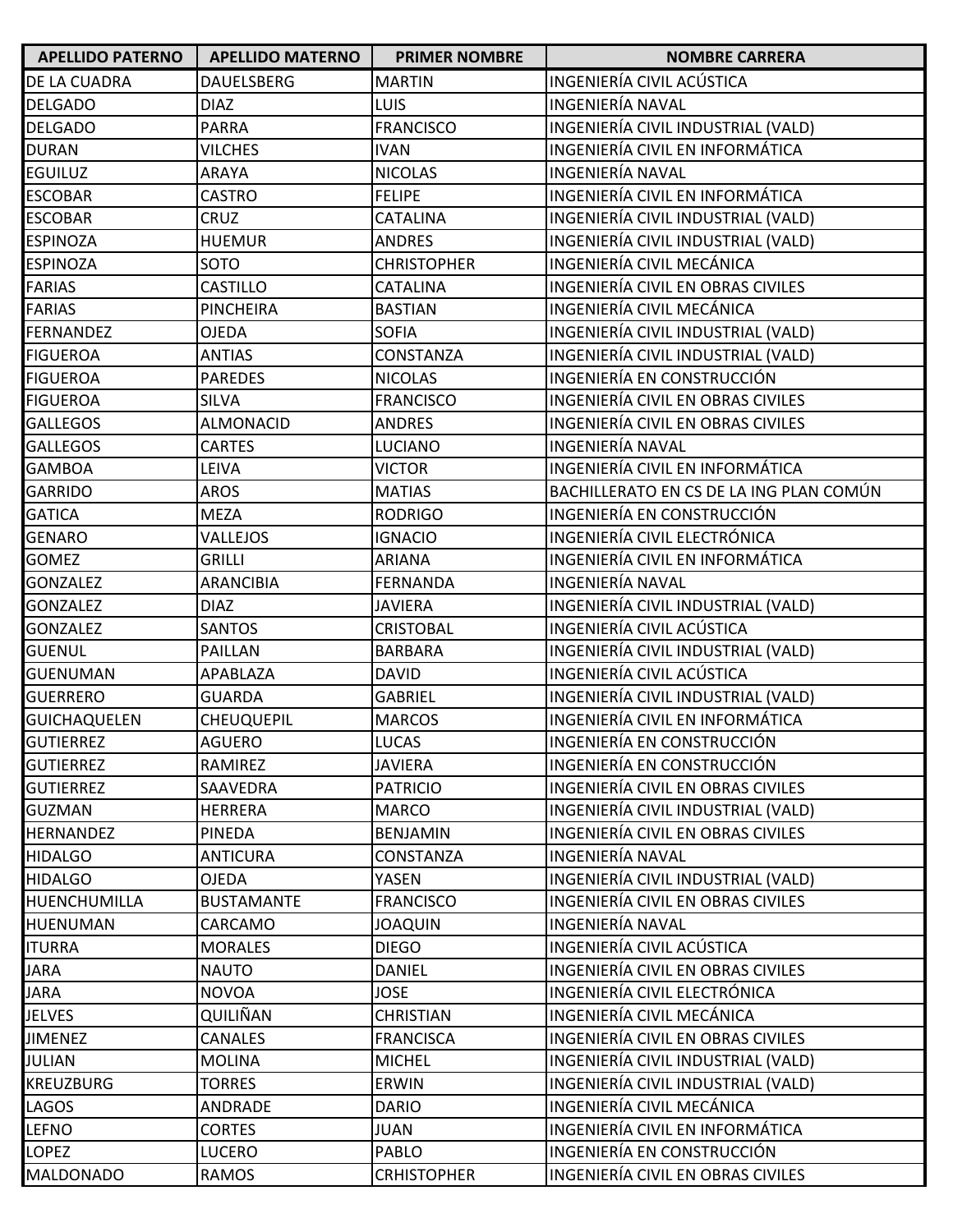| <b>APELLIDO PATERNO</b> | <b>APELLIDO MATERNO</b> | <b>PRIMER NOMBRE</b> | <b>NOMBRE CARRERA</b>                   |
|-------------------------|-------------------------|----------------------|-----------------------------------------|
| <b>MANCILLA</b>         | PALMA                   | <b>MAXIMILIANO</b>   | INGENIERÍA CIVIL MECÁNICA               |
| <b>MANCILLA</b>         | SANTANA                 | <b>CARLOS</b>        | INGENIERÍA CIVIL EN OBRAS CIVILES       |
| <b>MANQUE</b>           | <b>NAVARRO</b>          | YHASTIN              | INGENIERÍA EN CONSTRUCCIÓN              |
| <b>MANRIQUEZ</b>        | <b>FUENTES</b>          | <b>LUIS</b>          | INGENIERÍA EN CONSTRUCCIÓN              |
| <b>MANSILLA</b>         | <b>CARDENAS</b>         | <b>CRISTOBAL</b>     | INGENIERÍA CIVIL EN INFORMÁTICA         |
| <b>MANSILLA</b>         | <b>IMIO</b>             | ABNER                | INGENIERÍA EN CONSTRUCCIÓN              |
| <b>MANSILLA</b>         | <b>PITICAR</b>          | <b>MIGUEL</b>        | INGENIERÍA CIVIL MECÁNICA               |
| <b>MARDONES</b>         | <b>DOMCKE</b>           | <b>ANDRES</b>        | INGENIERÍA CIVIL EN INFORMÁTICA         |
| <b>MARILAF</b>          | <b>MARILAF</b>          | <b>IGNACIO</b>       | INGENIERÍA CIVIL ELECTRÓNICA            |
| <b>MARTINEZ</b>         | SALDAÑA                 | <b>HUGO</b>          | INGENIERÍA CIVIL EN OBRAS CIVILES       |
| <b>MARTINEZ</b>         | VALENZUELA              | VALENTINA            | INGENIERÍA CIVIL EN OBRAS CIVILES       |
| <b>MATAMALA</b>         | <b>LLANO</b>            | <b>MARTIN</b>        | INGENIERÍA CIVIL MECÁNICA               |
| <b>MATURANA</b>         | <b>PRADO</b>            | ALEJANDRO            | INGENIERÍA NAVAL                        |
| <b>MATUSCHKA</b>        | <b>BARRERA</b>          | <b>ANTONIA</b>       | INGENIERÍA CIVIL ACÚSTICA               |
| <b>MAZA</b>             | <b>DELGADO</b>          | <b>MARTIN</b>        | INGENIERÍA CIVIL EN INFORMÁTICA         |
| <b>MEDINA</b>           | <b>MURILLO</b>          | <b>MAXIMILIANO</b>   | INGENIERÍA CIVIL EN INFORMÁTICA         |
| <b>MEDINA</b>           | PINEDA                  | <b>JOSE</b>          | BACHILLERATO EN CS DE LA ING PLAN COMÚN |
| <b>MEDINA</b>           | <b>SOLIS</b>            | <b>JOSEFA</b>        | INGENIERÍA CIVIL INDUSTRIAL (VALD)      |
| <b>MELLA</b>            | LAGOS                   | <b>VICENTE</b>       | INGENIERÍA CIVIL EN OBRAS CIVILES       |
| <b>MENDEZ</b>           | <b>CASTILLO</b>         | CARLA                | INGENIERÍA NAVAL                        |
| <b>MERCADO</b>          | NUÑEZ                   | <b>ROBERTO</b>       | INGENIERÍA EN CONSTRUCCIÓN              |
| <b>MIRANDA</b>          | <b>RIOS</b>             | <b>JOAQUIN</b>       | INGENIERÍA CIVIL MECÁNICA               |
| <b>MOLINA</b>           | <b>VERA</b>             | <b>FELIPE</b>        | INGENIERÍA CIVIL MECÁNICA               |
| <b>MONTECINOS</b>       | <b>ARROYO</b>           | <b>JORGE</b>         | INGENIERÍA CIVIL INDUSTRIAL (VALD)      |
| <b>MORAGA</b>           | <b>OJEDA</b>            | <b>JAIME</b>         | INGENIERÍA EN CONSTRUCCIÓN              |
| <b>MORALES</b>          | <b>GOEPPINGER</b>       | <b>MARCO</b>         | INGENIERÍA CIVIL EN OBRAS CIVILES       |
| <b>MOREIRA</b>          | <b>INOSTROZA</b>        | <b>FERNANDO</b>      | INGENIERÍA CIVIL ELECTRÓNICA            |
| <b>MOREIRA</b>          | <b>MANSILLA</b>         | CAMILO               | INGENIERÍA NAVAL                        |
| <b>MORENO</b>           | VARGAS                  | <b>ALAN</b>          | INGENIERÍA CIVIL EN OBRAS CIVILES       |
| <b>MOYSSET</b>          | NUÑEZ                   | <b>MARTIN</b>        | <b>INGENIERÍA NAVAL</b>                 |
| MUÑOZ                   | <b>ALCAINO</b>          | <b>VICENTE</b>       | INGENIERÍA CIVIL EN INFORMÁTICA         |
| MUÑOZ                   | <b>CASTRO</b>           | CARLOS               | INGENIERÍA CIVIL INDUSTRIAL (VALD)      |
| MUÑOZ                   | CORONADO                | <b>FELIPE</b>        | BACHILLERATO EN CS DE LA ING PLAN COMÚN |
| <b>MUÑOZ</b>            | <b>MANSILLA</b>         | <b>PEDRO</b>         | INGENIERÍA CIVIL ELECTRÓNICA            |
| <b>MUÑOZ</b>            | <b>PIZARRO</b>          | <b>ANDRES</b>        | BACHILLERATO EN CS DE LA ING PLAN COMÚN |
| <b>MUÑOZ</b>            | <b>ROMERO</b>           | VALENTINA            | INGENIERÍA CIVIL MECÁNICA               |
| <b>MUÑOZ</b>            | VASQUEZ                 | <b>CATALINA</b>      | INGENIERÍA CIVIL MECÁNICA               |
| <b>NARANJO</b>          | <b>HUENUPAN</b>         | <b>IGNACIO</b>       | INGENIERÍA CIVIL EN INFORMÁTICA         |
| <b>NAUTULPAN</b>        | LETAMENDIA              | <b>MARCELA</b>       | INGENIERÍA CIVIL EN INFORMÁTICA         |
| <b>NAVARRO</b>          | <b>GARRIDO</b>          | <b>CLENARDO</b>      | INGENIERÍA CIVIL ELECTRÓNICA            |
| <b>NAVARRO</b>          | MUÑOZ                   | <b>MAURICIO</b>      | INGENIERÍA CIVIL MECÁNICA               |
| <b>ÑANCUMIL</b>         | MUÑOZ                   | <b>ROMINA</b>        | INGENIERÍA CIVIL EN INFORMÁTICA         |
| <b>OCAÑA</b>            | <b>TEJADA</b>           | CAROLINA             | INGENIERÍA EN CONSTRUCCIÓN              |
| <b>OJEDA</b>            | <b>ORENA</b>            | <b>BENJAMIN</b>      | INGENIERÍA CIVIL INDUSTRIAL (VALD)      |
| <b>OJEDA</b>            | <b>SILVA</b>            | <b>MATIAS</b>        | BACHILLERATO EN CS DE LA ING PLAN COMÚN |
| <b>OJEDA</b>            | <b>VARGAS</b>           | <b>LUCAS</b>         | INGENIERÍA CIVIL EN OBRAS CIVILES       |
| <b>OPORTO</b>           | CERÓN                   | MATÍAS               | INGENIERÍA CIVIL EN INFORMÁTICA         |
| <b>ORELLANA</b>         | <b>CASTRO</b>           | CARLOS               | BACHILLERATO EN CS DE LA ING PLAN COMÚN |
| <b>ORELLANA</b>         | <b>FICA</b>             | <b>ALVARO</b>        | INGENIERÍA CIVIL EN OBRAS CIVILES       |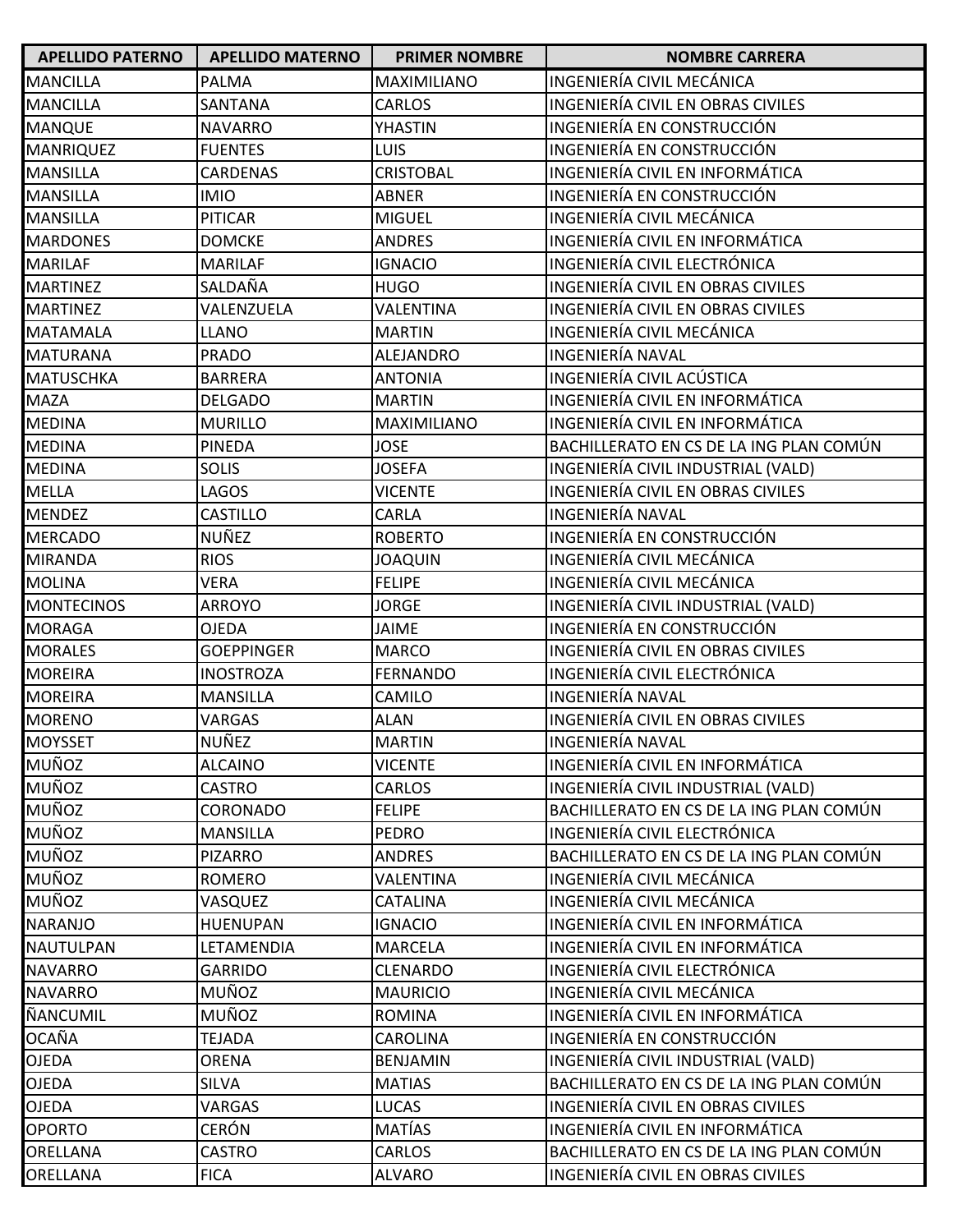| <b>APELLIDO PATERNO</b> | <b>APELLIDO MATERNO</b> | <b>PRIMER NOMBRE</b> | <b>NOMBRE CARRERA</b>                   |
|-------------------------|-------------------------|----------------------|-----------------------------------------|
| <b>OVALLE</b>           | <b>MOYANO</b>           | <b>JOSE</b>          | INGENIERÍA CIVIL INDUSTRIAL (VALD)      |
| <b>OYARZO</b>           | <b>CONA</b>             | SEBASTIAN            | INGENIERÍA CIVIL MECÁNICA               |
| PAILLAMILLA             | CALFUMAN                | <b>IVAN</b>          | INGENIERÍA NAVAL                        |
| <b>PALMA</b>            | CARRIEL                 | <b>RENATO</b>        | INGENIERÍA CIVIL EN INFORMÁTICA         |
| PANTANALLI              | <b>OJEDA</b>            | <b>VICENTE</b>       | INGENIERÍA CIVIL ACÚSTICA               |
| <b>PARRA</b>            | <b>GARRIDO</b>          | <b>JOSE</b>          | INGENIERÍA CIVIL ELECTRÓNICA            |
| <b>PEREZ</b>            | <b>BAHAMONDE</b>        | <b>CRYSTHOFER</b>    | INGENIERÍA CIVIL MECÁNICA               |
| <b>PEREZ</b>            | <b>FLORES</b>           | <b>BRUNO</b>         | INGENIERÍA CIVIL EN OBRAS CIVILES       |
| <b>PEREZ</b>            | SANTIBAÑEZ              | <b>JUAN</b>          | INGENIERÍA CIVIL EN INFORMÁTICA         |
| <b>PINILLA</b>          | NORAMBUENA              | <b>JOSIAS</b>        | INGENIERÍA CIVIL ACÚSTICA               |
| <b>PINUER</b>           | CARRILLO                | <b>LUIS</b>          | INGENIERÍA CIVIL EN INFORMÁTICA         |
| <b>POFFART</b>          | DE OLIVEIRA             | <b>ARETE</b>         | INGENIERÍA CIVIL ELECTRÓNICA            |
| <b>QUINTEROS</b>        | SALGADO                 | <b>WALTER</b>        | INGENIERÍA CIVIL EN OBRAS CIVILES       |
| QUIROZ                  | <b>SEGUEL</b>           | CAMILO               | INGENIERÍA CIVIL INDUSTRIAL (VALD)      |
| <b>QUISPE</b>           | <b>ROUAIX</b>           | <b>CAMILA</b>        | INGENIERÍA CIVIL ELECTRÓNICA            |
| <b>REBOLLEDO</b>        | OYANEDEL                | <b>CRISTOBAL</b>     | INGENIERÍA CIVIL EN INFORMÁTICA         |
| <b>RESTOVIC</b>         | <b>FRANCO</b>           | <b>DRAZEN</b>        | INGENIERÍA CIVIL EN OBRAS CIVILES       |
| <b>RESTOVIC</b>         | <b>FRANCO</b>           | <b>JOSIP</b>         | INGENIERÍA CIVIL EN OBRAS CIVILES       |
| <b>REYES</b>            | <b>ALVAREZ</b>          | <b>IGNACIO</b>       | INGENIERÍA CIVIL MECÁNICA               |
| <b>REYES</b>            | <b>JARAMILLO</b>        | <b>FELIPE</b>        | INGENIERÍA CIVIL EN INFORMÁTICA         |
| <b>REYES</b>            | <b>OLIVARES</b>         | <b>VICENTE</b>       | INGENIERÍA CIVIL INDUSTRIAL (VALD)      |
| <b>REYES</b>            | <b>PEREZ</b>            | LARS                 | INGENIERÍA CIVIL ELECTRÓNICA            |
| <b>RIOS</b>             | <b>MILLAPE</b>          | <b>FERNANDO</b>      | INGENIERÍA CIVIL EN INFORMÁTICA         |
| <b>RIQUELME</b>         | CARCAMO                 | <b>MAXIMILIANO</b>   | INGENIERÍA CIVIL INDUSTRIAL (VALD)      |
| <b>RIQUELME</b>         | SALGADO                 | <b>BENJAMIN</b>      | INGENIERÍA CIVIL EN INFORMÁTICA         |
| <b>RISCO</b>            | <b>ALVARADO</b>         | <b>BRAYAN</b>        | INGENIERÍA NAVAL                        |
| <b>RISCO</b>            | VELASQUEZ               | <b>MAURO</b>         | INGENIERÍA CIVIL MECÁNICA               |
| <b>RIVAS</b>            | SOTO                    | <b>MATIAS</b>        | INGENIERÍA CIVIL EN INFORMÁTICA         |
| <b>RIVERA</b>           | <b>BALANDA</b>          | <b>ARNOLDO</b>       | BACHILLERATO EN CS DE LA ING PLAN COMÚN |
| <b>RIVERA</b>           | CATRIPAN                | <b>CRISTOBAL</b>     | INGENIERÍA CIVIL EN INFORMÁTICA         |
| <b>ROCO</b>             | <b>GACITUA</b>          | <b>ANTONELLA</b>     | INGENIERÍA CIVIL ACÚSTICA               |
| <b>RODRIGUEZ</b>        | <b>RODRIGUEZ</b>        | <b>BRUNO</b>         | INGENIERÍA CIVIL EN INFORMÁTICA         |
| <b>RONDA</b>            | ARAYA                   | <b>MATIAS</b>        | INGENIERÍA EN CONSTRUCCIÓN              |
| <b>RUBILAR</b>          | <b>ALVAREZ</b>          | <b>JOAQUIN</b>       | INGENIERÍA CIVIL EN OBRAS CIVILES       |
| <b>RUIZ</b>             | CARRILLO                | <b>BENJAMIN</b>      | INGENIERÍA CIVIL INDUSTRIAL (VALD)      |
| SALAMANCA               | <b>ORTEGA</b>           | <b>AGUSTIN</b>       | INGENIERÍA CIVIL MECÁNICA               |
| <b>SALAS</b>            | <b>ALVAREZ</b>          | <b>MARTIN</b>        | INGENIERÍA CIVIL INDUSTRIAL (VALD)      |
| SALDIVIA                | <b>CADIN</b>            | <b>CRISTOFER</b>     | INGENIERÍA EN CONSTRUCCIÓN              |
| <b>SAN MARTIN</b>       | QUEZADA                 | <b>MATIAS</b>        | INGENIERÍA CIVIL INDUSTRIAL (VALD)      |
| SANDOVAL                | DELGADO                 | <b>MISAEL</b>        | INGENIERÍA CIVIL INDUSTRIAL (VALD)      |
| SANDOVAL                | IBAÑEZ                  | <b>ROCIO</b>         | INGENIERÍA CIVIL EN INFORMÁTICA         |
| SANDOVAL                | VENEGAS                 | CONSTANZA            | INGENIERÍA CIVIL INDUSTRIAL (VALD)      |
| <b>SANTANA</b>          | <b>GUTBERLET</b>        | LUCIANO              | BACHILLERATO EN CS DE LA ING PLAN COMÚN |
| <b>SARZOZA</b>          | <b>MORA</b>             | <b>FELIPE</b>        | INGENIERÍA CIVIL INDUSTRIAL (VALD)      |
| SEEMANN                 | <b>BENAVIDES</b>        | <b>NICOLAS</b>       | INGENIERÍA CIVIL INDUSTRIAL (VALD)      |
| <b>SEGUEL</b>           | <b>BRAVO</b>            | <b>ANDRES</b>        | INGENIERÍA CIVIL EN INFORMÁTICA         |
| <b>SEGUEL</b>           | <b>CARIQUEO</b>         | <b>DIEGO</b>         | INGENIERÍA CIVIL EN OBRAS CIVILES       |
| <b>SEPULVEDA</b>        | <b>LEAL</b>             | <b>KEVIN</b>         | INGENIERÍA CIVIL ELECTRÓNICA            |
| SEPULVEDA               | <b>SEPULVEDA</b>        | SEBASTIAN            | INGENIERÍA CIVIL EN INFORMÁTICA         |